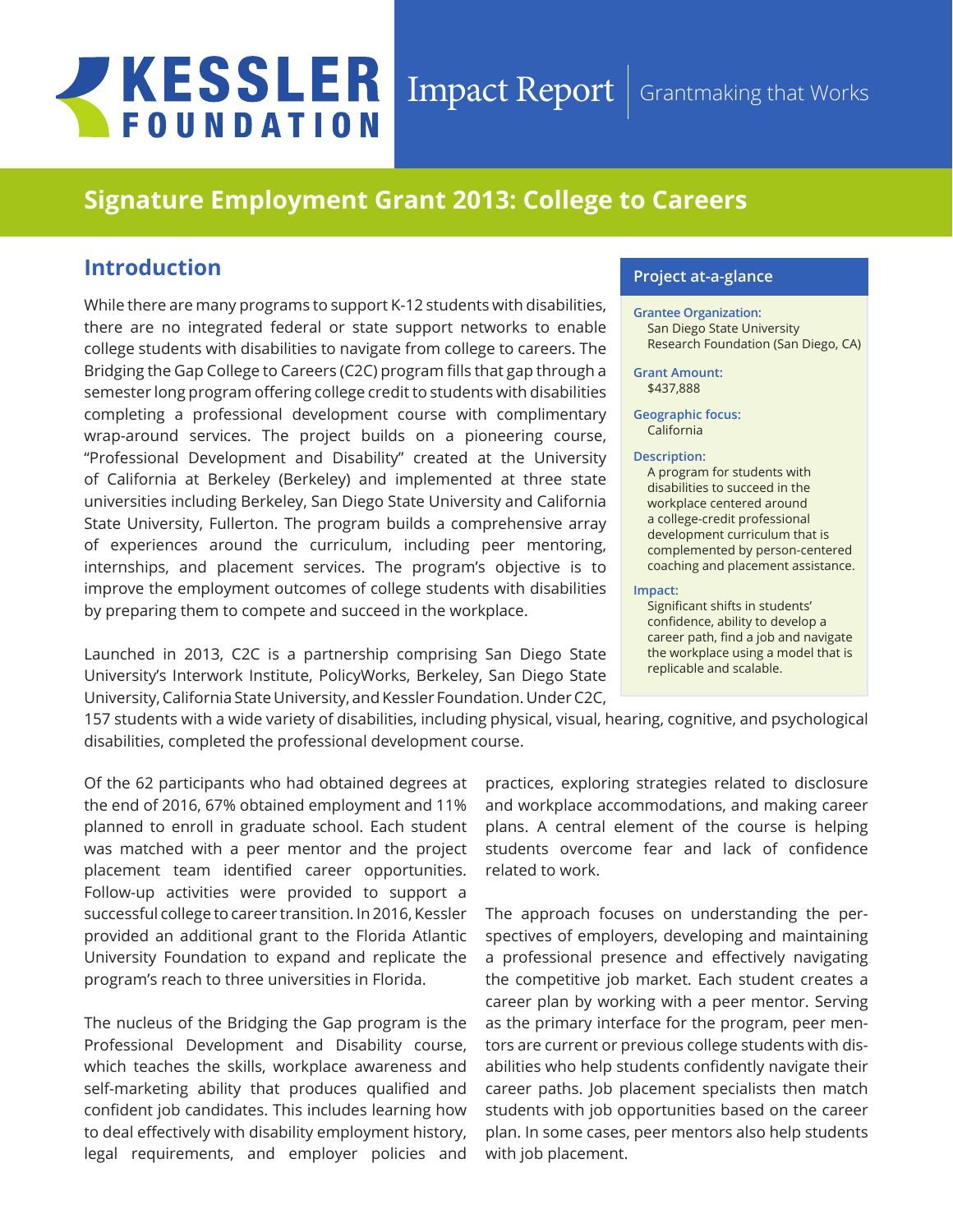In addition to career planning, the program helps instill confidence and self-esteem that many students with disabilities lack, particularly with regard to work and careers. Post-program surveys of students showed dramatic improvements in confidence and optimism regarding their employment prospects. For example, after the program more than 90% of students saw disability as an asset for an employer, understood employer fears about hiring persons with disabilities and believed that an employer would want to hire them (up from 32%, 28% and 29% respectively).

## **Key elements of success**

While the course itself played an integral role in students' success, the wrap-around supports to build career pathways, connect with employers, and access on-going peer support helped participants take their job search to the next level. In fact, students who landed jobs earned an average hourly pay of roughly \$20. Two key elements of the project make it stand out as an example to be replicated.

## Ability to scale

From the outset, the program was committed to replication and duplication. In just a few years, the project has demonstrated the potential to evolve into a scalable model that is sustainable both within individual institutions and throughout state university systems. The program is highly regarded beyond the initial sites. Dozens of colleges and other organizations in the United States and abroad are now offering the course or planning to do so. Central to the ability to scale was the production of an online Toolkit containing resources for instructors, staff, and students. The Toolkit contains the project curriculum and an associated teaching guide, information on workplace skills, benefits planning and asset development, and professional presentation skills, and case studies on the influence of family support and employer perspectives.

C2C has also had requests for use of the Toolkit outside the educational system, including non-profit organizations, state agencies, private sector companies and the IRS. The private sector and IRS are using it to better understand how to work with employees with disabilities. One student explained the power of the course, "It definitely inspired a new level of confidence in me so that I am able to consider myself as not only employable, but the sort of people that a company WANTS to hire. The entire class was helpful. I find myself referring back to the worksheets and books we were given many times as I move forward in my career."

## Change in attitudes

Improving students' understanding of self-presentation and self-esteem and strengthening positive attitudes, beliefs and expectations of their employment prospects is central to the program. Initial surveys showed that the majority of students had serious concerns about stigma and employer attitudes toward people with disabilities. Results from pre/post-test survey surveys reveal dramatic improvements in attitudes and perceptions about work and their ability to compete successfully in the marketplace. One Berkeley student noted, "It was transformational. I'll never be the same. I'll always be proud and confident." The program seemed to help students overcome some of their internalized ableism (internalization of discrimination or prejudice against people with disabilities). A student at Fullerton shared that, "Some people might be focused on their own disability and how stigmatized they feel while golden opportunities pass them by. *This class tackles our ideas about disability and changes how we view our own disability*….I felt more confident about going out and networking and taking steps to get the job that I wanted - not the one that will have me."

Though not a job requirement, per se, both placement specialists and peer mentors had disabilities themselves. In particular, the use of peer mentors with disabilities fostered trust and rapport with students, which is vital when providing advice on very personal and private issues. A student at Fullerton explained the dynamic,